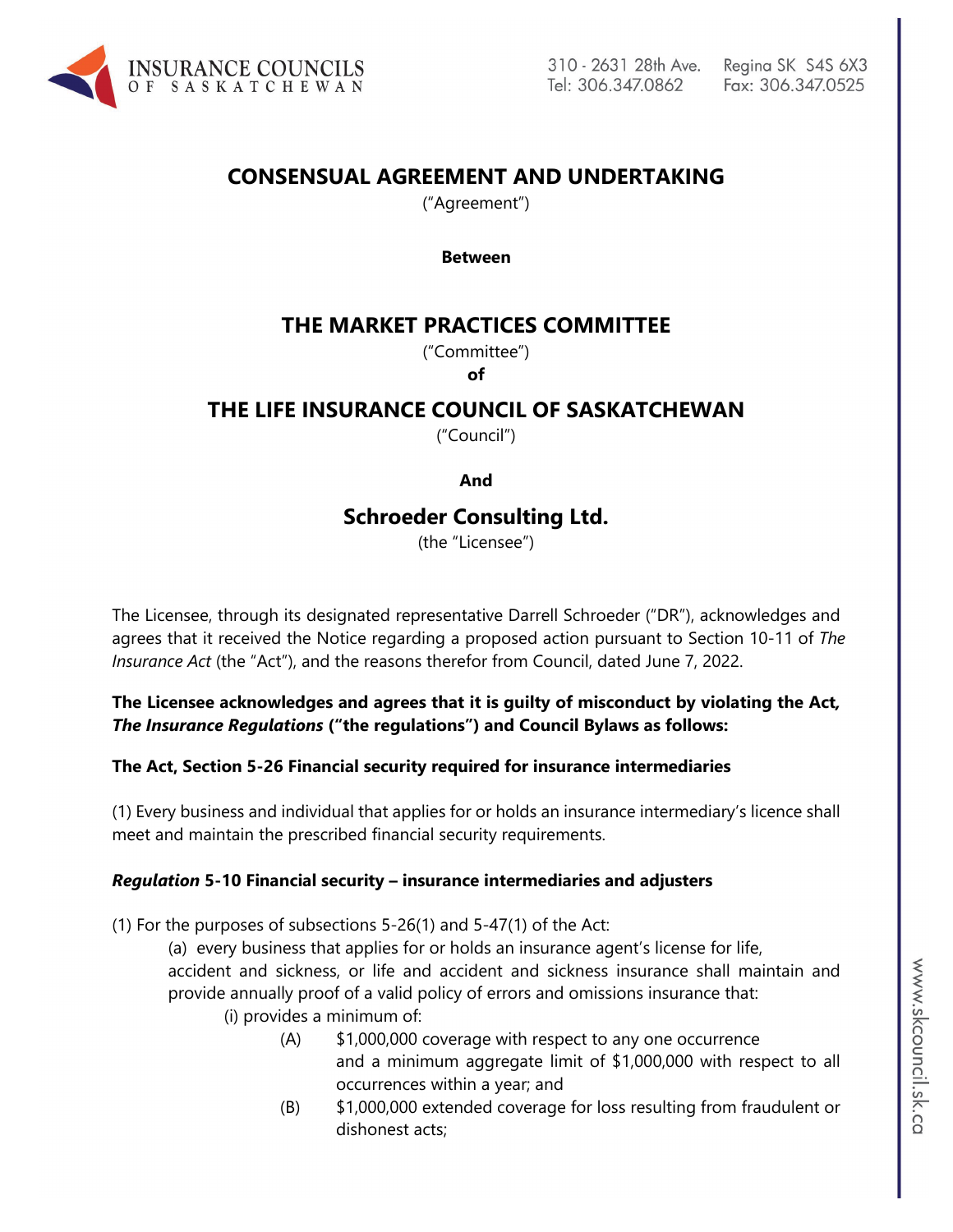

- (ii) covers the insurance activities of the licensee; and
- (iii) is underwritten by an insurance company licensed to do business in Canada;

#### **Bylaw 3-1 Licences and obligations**

(4) A licence imposes on the licensee, and if a business, the designated representative, obligations including but not limited to, the following:

(c) to immediately notify [Council] of:

(i) the failure to maintain the prescribed financial security requirements (errors and omissions insurance or the bond), pursuant to sections 5-10 and 5-23 of the regulations;

#### **Bylaw 4-1 Professional misconduct**

(1) For the purposes of the Act, the regulations and these bylaws, professional misconduct is a question of fact but includes any matter, conduct or thing, whether or not disgraceful or dishonorable that:

(c) is a breach of the Act, the regulations or these bylaws.

#### **The Licensee, through its DR, acknowledges and agrees that:**

- a. The Licensee's right to make a written submission to, or appear before the Committee at an oral hearing to make representations, as to why this action should not be taken, has been explained and that it fully understands its rights and/or obligations.
- b. The Licensee waives its right to make a written submission to the Committee or to appear before the Committee at an oral hearing and chooses to resolve this matter by way of this Agreement and accordingly waives any right of appeal with respect to this action.
- c. This Agreement does not preclude Council from pursuing any other investigation and/or sanctions against the Licensee for activities not identified in this Agreement that may be in violation of the Act, the regulations or Council Bylaws.
- d. The Licensee has been advised that it is in its best interest to obtain independent legal advice before entering into this Agreement. The Licensee has either:
	- i. obtained such independent legal advice prior to executing this Agreement; or,
	- ii. has willingly chosen not to obtain such advice prior to executing this Agreement.
- e. The DR hereby affirms that he has read and understands the terms of this Agreement and that he is signing it voluntarily on behalf of the Licensee.